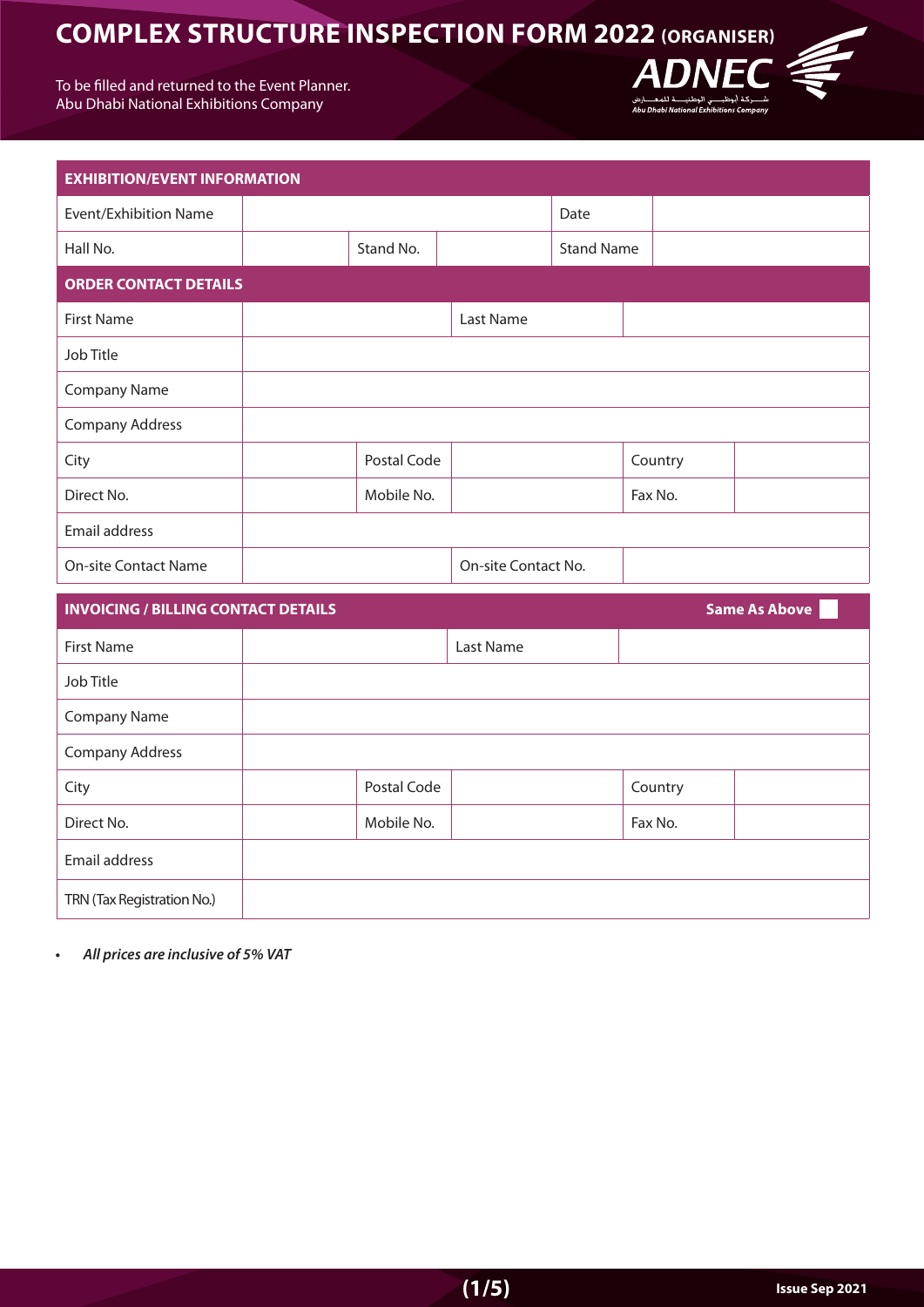To be filled and returned to the Event Planner. Abu Dhabi National Exhibitions Company

| <b>Event Name</b>  | Event Dates                  |                                           |                                             |
|--------------------|------------------------------|-------------------------------------------|---------------------------------------------|
| Stand/Feature Name | Hall & stand/<br>feature #   | $\Box$ Over 4m<br>Backwall<br>Grand Stand | $\Box$ DD<br>$\Box$ Stage<br>Tiered Seating |
| Organiser          | Submission<br>Contact person |                                           |                                             |
| Telephone          | E-mail                       |                                           |                                             |
| Contractor         | On Site<br>Contact person    |                                           |                                             |
| Telephone          | E-mail                       |                                           |                                             |

**ADNEC** 

Abu Dhabi Na

|                                                                                                                                                                 | NOTE: IT IS MANDATORY TO SUBMIT THE BELOW COMPLETE INFORMATION FOR ALL COMPLEX STRUCTURES                                                                                                                              |  |
|-----------------------------------------------------------------------------------------------------------------------------------------------------------------|------------------------------------------------------------------------------------------------------------------------------------------------------------------------------------------------------------------------|--|
|                                                                                                                                                                 |                                                                                                                                                                                                                        |  |
| Overall exhibition or event plan highlighting the<br>location of the structure                                                                                  | A detailed, fully dimensioned, technical plan drawing<br>of each level of the structure                                                                                                                                |  |
| <b>Full Stand Dimensions</b>                                                                                                                                    | A detailed, fully dimensioned, technical section<br>drawing of each level of the structure                                                                                                                             |  |
| Details of all materials to be used in the<br>construction and finish of the structure                                                                          | A detailed, fully dimensioned, technical elevation<br>drawing of each face of the structure                                                                                                                            |  |
| Details of the provision made within the structure,<br>including material specifications, for protection<br>against fire and the spread of flame (Fire ratings) | Method statement detailing the Safe System of Work<br>by which the structure will be assembled, used and<br>disassembled                                                                                               |  |
| Details of access and egress routes, including<br>emergency exits from the structure                                                                            | Design, form and dimensions of every structural<br>element (Beams, Columns, Ties, Braces etc)                                                                                                                          |  |
| Materials safety data sheet for all chemicals to be<br>used                                                                                                     | Design, form and dimensions of every staircase or ramp<br>$>600$ mm rise                                                                                                                                               |  |
| A full risk assessment covering build up, use and<br>breakdown of the structure                                                                                 | Design, form and method of each connection between<br>structural elements                                                                                                                                              |  |
| Detailed layout of any seating arrangements within<br>the structure                                                                                             | Design, form and dimensions of every base plate for<br>transferring load to the Venue floor (1m <sup>2</sup> minimum)<br>(anchoring of base plates to Venue floor is not<br>permitted)                                 |  |
| Accessible Ramp detail<br>(if design includes platform floor)                                                                                                   | Design, form and lateral load resistance of any handrail<br>systems                                                                                                                                                    |  |
| Detail of corner protection or rounding<br>(if design includes platform floor)                                                                                  | Structural design calculations proving structural<br>integrity<br>(To include loading and stability analysis, shear, stress<br>and deflection checks)<br>(Stamped and attested by professional structural<br>engineer) |  |
|                                                                                                                                                                 |                                                                                                                                                                                                                        |  |

*NOTE: The contractor / Exhibitor / Organizer is required to submit ADNEC an UNDERTAKING / indemnity LETTER on their company's letter head and 'ADNEC Certificate of Integrity' for the stand's Structural Integrity and stability stating the Load 2m/kg (area unit per .load intended the for safe is structure the that stating and Floor ADNEC on)* 

| <b>Submission</b>                   | <b>Name</b> | <b>Submission Date</b> |
|-------------------------------------|-------------|------------------------|
| <b>Event Organizer / Contractor</b> |             |                        |
| <b>ADNEC Planning Manager</b>       |             |                        |

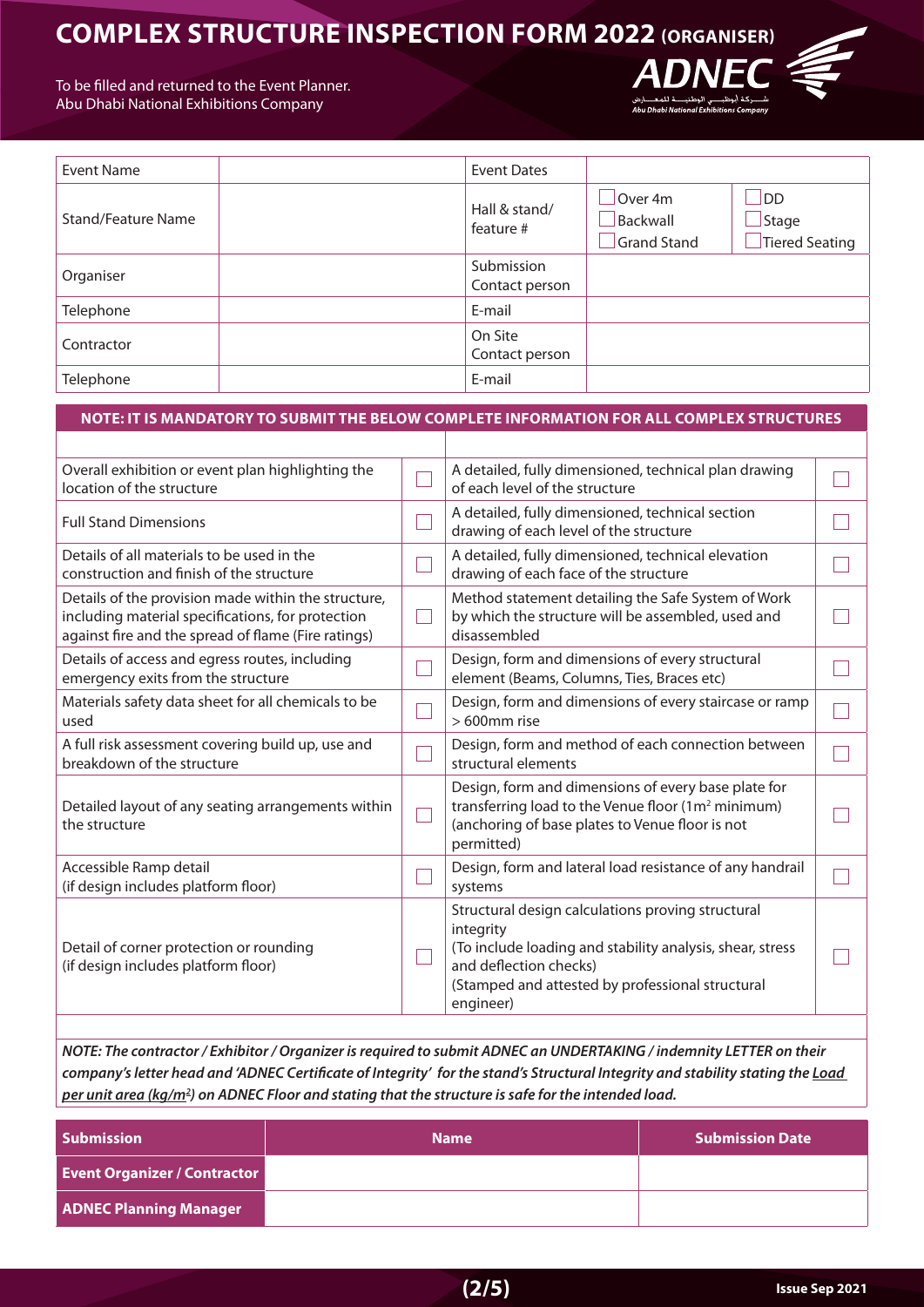To be filled and returned to the Event Planner. Abu Dhabi National Exhibitions Company



### **CONDITIONS AND GUIDANACE FOR ORGANIZERS AND CONTRACTORS**

A complex structure is any form of construction of any height, which may require input from a structural engineer. If a stand is not constructed from 'shell scheme', it is the responsibility of the stand designer to determine whether the construction is complex or not.

## **CONDITIONS**

- $\Box$  Submission documentation should explain the method of building the stand including the risk assessment and risk control mechanisms to eliminate, mitigate or reduce the risks.
- $\Box$  Drawings / details should be submitted maximum of 30 working days before and minimum of 10 working days before the start of tenancy.
- $\Box$  Submissions for double-decker and other complex stand note that 50% charges will be applied if the submission is incomplete or late.
- $\Box$  Regardless of the permission to build from ADNEC, the organizer and the contractor will be fully accountable for the safety and stability of the structure.

| <b>EXAMPLES OF COMPLEX</b><br><b>STRUCTURE</b> |                           | <b>SUBMISSION PROCESS</b>                                                                                                                                                                                                                                                                          |  |
|------------------------------------------------|---------------------------|----------------------------------------------------------------------------------------------------------------------------------------------------------------------------------------------------------------------------------------------------------------------------------------------------|--|
|                                                |                           |                                                                                                                                                                                                                                                                                                    |  |
| $\Box$                                         | Any structure, over 4m    | Organisers are responsible for submitting full details of all complex structures no later                                                                                                                                                                                                          |  |
|                                                | in height, which requires | than 10 working days prior to tenancy. All requirements should be routed through the                                                                                                                                                                                                               |  |
|                                                | structural calculations   | event organizer and event planner.                                                                                                                                                                                                                                                                 |  |
| $\Box$                                         | Multi-storey stands       |                                                                                                                                                                                                                                                                                                    |  |
| О                                              | Temporary tiered seating  | 1. Detailed, scaled structural drawings showing:                                                                                                                                                                                                                                                   |  |
| О                                              | Platforms and stages over | Plan views of each storey of the stand<br>$\Box$                                                                                                                                                                                                                                                   |  |
|                                                | 0.6m in height and all    | Sections through each storey of the stand<br>$\Box$                                                                                                                                                                                                                                                |  |
|                                                | platforms and stages for  | Elevations including full steelwork and staircase details<br>$\Box$                                                                                                                                                                                                                                |  |
|                                                | public use                | Width and position of gangways within the stand<br>$\Box$                                                                                                                                                                                                                                          |  |
| П                                              | Tents/Marquees            | Floor and/or roof loading<br>$\Box$                                                                                                                                                                                                                                                                |  |
|                                                |                           | $\Box$<br>Specifications of materials used                                                                                                                                                                                                                                                         |  |
|                                                |                           | 2. Structural calculations (in International Unit System)                                                                                                                                                                                                                                          |  |
|                                                |                           | 3. Risk assessment (to include fire hazards) and method statement                                                                                                                                                                                                                                  |  |
|                                                |                           | 4. Written confirmation from the Organiser / Exhibitor/ Contractor structural engineer,                                                                                                                                                                                                            |  |
|                                                |                           | with adequate Professional indemnity cover, that the design is safe for its purpose.                                                                                                                                                                                                               |  |
|                                                |                           | If any complex structure is modified after the submission of the above information,<br>plans must be resubmitted with details of all modifications and the Organiser /<br>Exhibitor/ Contractor structural engineer's confirmation that the final overall design is<br>safe for its purpose.       |  |
|                                                |                           | ADNEC Structural Engineer will review this Submission (Provided the complete<br>information required has been timely submitted) and get back to the organizer via<br>event planner with-in 10 working days from the date the submission was received by<br>Structural Engineer /health and safety. |  |

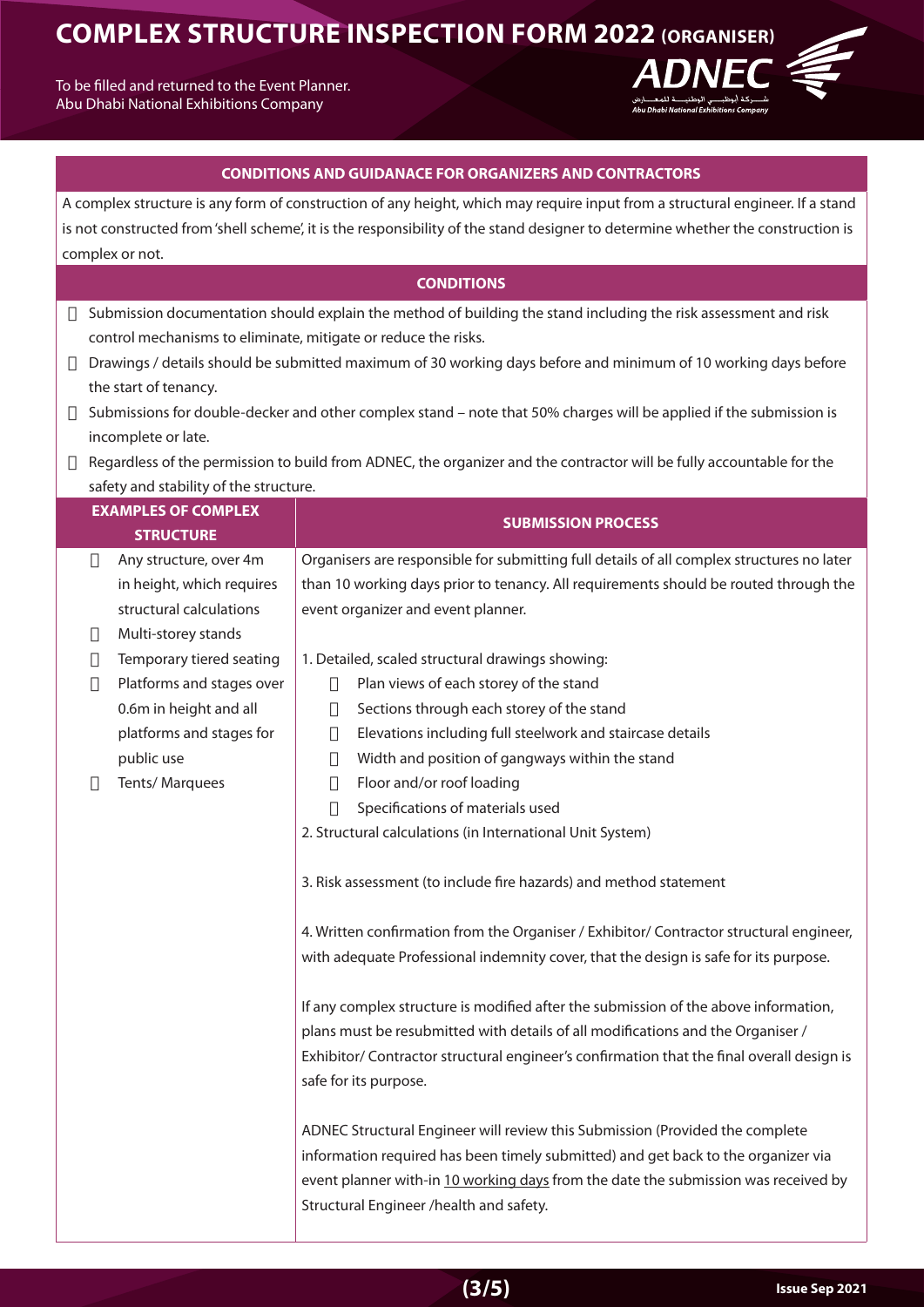**ADNEC** 

To be filled and returned to the Event Planner. Abu Dhabi National Exhibitions Company

| For ADNEC Structural Engineer / Health and Safety use only                                                                                                                                                                                                                                                                                                                                                                                                                                                                                                                                                              |                                                                                                                                                                                                                                                                                                               |             |                                                                                                                                                                                                                                                                                                                                                                                                                                                                |                         |  |  |
|-------------------------------------------------------------------------------------------------------------------------------------------------------------------------------------------------------------------------------------------------------------------------------------------------------------------------------------------------------------------------------------------------------------------------------------------------------------------------------------------------------------------------------------------------------------------------------------------------------------------------|---------------------------------------------------------------------------------------------------------------------------------------------------------------------------------------------------------------------------------------------------------------------------------------------------------------|-------------|----------------------------------------------------------------------------------------------------------------------------------------------------------------------------------------------------------------------------------------------------------------------------------------------------------------------------------------------------------------------------------------------------------------------------------------------------------------|-------------------------|--|--|
| <b>Status</b>                                                                                                                                                                                                                                                                                                                                                                                                                                                                                                                                                                                                           |                                                                                                                                                                                                                                                                                                               |             |                                                                                                                                                                                                                                                                                                                                                                                                                                                                | <b>Comments</b>         |  |  |
| Reviewed                                                                                                                                                                                                                                                                                                                                                                                                                                                                                                                                                                                                                |                                                                                                                                                                                                                                                                                                               |             | <b>Structural Elements</b>                                                                                                                                                                                                                                                                                                                                                                                                                                     |                         |  |  |
| Reviewed<br>with<br>Comments<br>for action                                                                                                                                                                                                                                                                                                                                                                                                                                                                                                                                                                              |                                                                                                                                                                                                                                                                                                               |             | Note: Spreaders (min Area=1m x1m; thickness=18mm) must be used to support the bottoms and<br>ends of columns / wall in order to distribute the concentrated load across a larger area. Final load on<br>the venue floor should not be more than $1t/m2$ . Organizers have a responsibility to ensure that items<br>they bring into the venue that form part of their show are safe, fit for purpose and do not exceed the<br>limits(Floor Load=1ton/Sq:metre). |                         |  |  |
|                                                                                                                                                                                                                                                                                                                                                                                                                                                                                                                                                                                                                         |                                                                                                                                                                                                                                                                                                               |             | <b>Non-Structural Elements</b>                                                                                                                                                                                                                                                                                                                                                                                                                                 |                         |  |  |
| Incomplete<br>submission<br>- additional<br>information<br>required                                                                                                                                                                                                                                                                                                                                                                                                                                                                                                                                                     |                                                                                                                                                                                                                                                                                                               |             |                                                                                                                                                                                                                                                                                                                                                                                                                                                                |                         |  |  |
| Rejected                                                                                                                                                                                                                                                                                                                                                                                                                                                                                                                                                                                                                |                                                                                                                                                                                                                                                                                                               |             |                                                                                                                                                                                                                                                                                                                                                                                                                                                                |                         |  |  |
|                                                                                                                                                                                                                                                                                                                                                                                                                                                                                                                                                                                                                         |                                                                                                                                                                                                                                                                                                               | <b>Name</b> | <b>Signature</b>                                                                                                                                                                                                                                                                                                                                                                                                                                               | <b>Date</b>             |  |  |
|                                                                                                                                                                                                                                                                                                                                                                                                                                                                                                                                                                                                                         |                                                                                                                                                                                                                                                                                                               |             | <b>ADNEC Structural Engineer - Lead</b>                                                                                                                                                                                                                                                                                                                                                                                                                        | Muhammad Riaz Khan      |  |  |
|                                                                                                                                                                                                                                                                                                                                                                                                                                                                                                                                                                                                                         |                                                                                                                                                                                                                                                                                                               |             |                                                                                                                                                                                                                                                                                                                                                                                                                                                                |                         |  |  |
|                                                                                                                                                                                                                                                                                                                                                                                                                                                                                                                                                                                                                         |                                                                                                                                                                                                                                                                                                               |             |                                                                                                                                                                                                                                                                                                                                                                                                                                                                | <b>IMPORTANT NOTICE</b> |  |  |
| The stability, integrity and safety of all display items, features or structures is the responsibility of the supplier,<br>▯<br>contractor, Organizer and client.<br>If any complex structure is modified after the submission of the above information, plans must be resubmitted<br>Ц<br>with details of all modifications and a structural engineer's confirmation that the final overall design is safe for its<br>purpose.<br>Comments made relate to submissions during Design Stage review and do not relieve any Contractor from compli-<br>Ц<br>ance with the requirements of the drawings and specifications. |                                                                                                                                                                                                                                                                                                               |             |                                                                                                                                                                                                                                                                                                                                                                                                                                                                |                         |  |  |
| П                                                                                                                                                                                                                                                                                                                                                                                                                                                                                                                                                                                                                       | This review is limited to general compliance with the requirements of ADNEC rules and regulations.                                                                                                                                                                                                            |             |                                                                                                                                                                                                                                                                                                                                                                                                                                                                |                         |  |  |
| Ц                                                                                                                                                                                                                                                                                                                                                                                                                                                                                                                                                                                                                       | ADNEC takes no responsibility for structural stability or integrity of any submission.                                                                                                                                                                                                                        |             |                                                                                                                                                                                                                                                                                                                                                                                                                                                                |                         |  |  |
| ▯                                                                                                                                                                                                                                                                                                                                                                                                                                                                                                                                                                                                                       | Contractors / Organizers are responsible for confirming and correlating all quantities and dimensions, structural<br>stability, selection of fabrication processes, techniques of construction, coordination of works with that of others<br>and for performance of duties in a safe and satisfactory manner. |             |                                                                                                                                                                                                                                                                                                                                                                                                                                                                |                         |  |  |